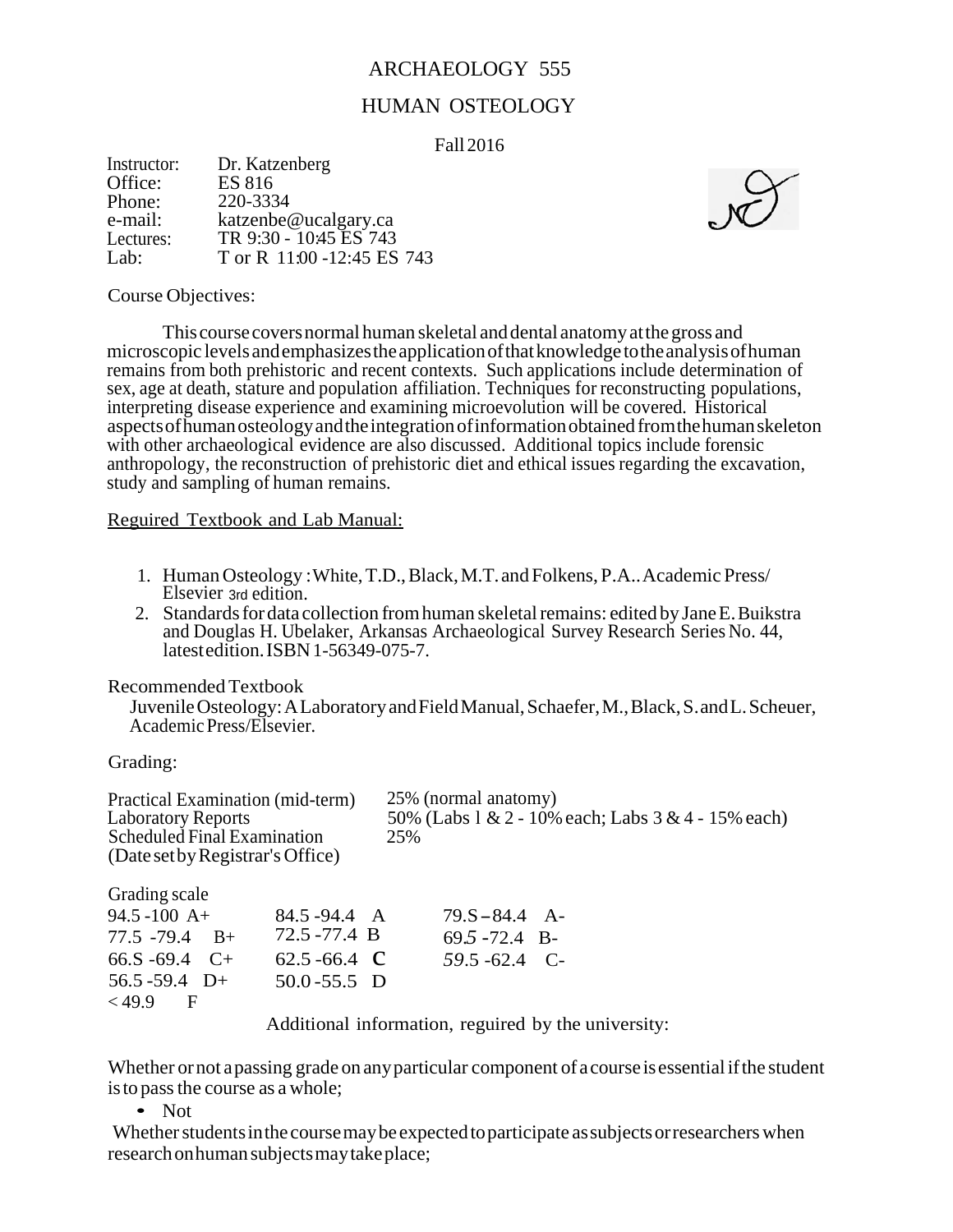- $\bullet$  No
- A list and description of approved optional and mandatory supplementary feesfor courses;

# • None

- Internet and Electronic Communication Device information;
	- Please use common sense. Use your computer to access blackboard, take notes, read assignments, view helpful websites, but please do not watch movies, use Facebook, email or engage in other electronic distractions during class.

# Writing Across the Curriculum

• Laboratory reports and essay examination questions must be clearly written and presented asprose (notinpointform).

WritingskillsarenotexclusivetoEnglishcoursesand,infact,shouldcrossalldisciplines.The University supports the belief that throughout their University careers, students should be taught how to write well so that when they graduate their writing abilities will be far above the minimal standards required at entrance. Consistent with this belief, students are expected to do a substantial amount of writing in their University courses and, where appropriate, instructors can and may use writing and the grading thereof as a factor in the evaluation of student work. The servicesprovidedbytheWritingCentreintheEffectiveWritingOfficecanbeutilizedbyall undergraduate and graduate students who feel they require further assistance.

# Academic Accommodations:

The academic accommodations policy can be found at http://www.ucalgary.ca/access/accommodations/policy. It is the student's responsibility to request academic accommodations. If you are a student with a documented disability who may require academic accommodations and have not registered with Student Accessibility Services, please contact them at 403-220-6019. Students that have not registered with the SAS are not eligible for formal academic accommodations. More information about the academic accommodations can be found at [http://wwww.ucalgary.ca/access.](http://wwww.ucalgary.ca/access)

Freedom of Information and Protection of Privacy Act

Information regarding the Freedom of Information and Protection of Privacy Act and how this impacts the receipt and delivery of course material;

• Labreports will be handed back in class or available for pickup by the person who wrote them.

TheUniversityofCalgaryiscommittedtoprotectingtheprivacyofindividualswhoworkand studyattheUniversity orwhootherwiseinteractwiththeUniversityinaccordancewiththe standardssetoutintheFreedomofInformationandProtectionofPrivacyAct.